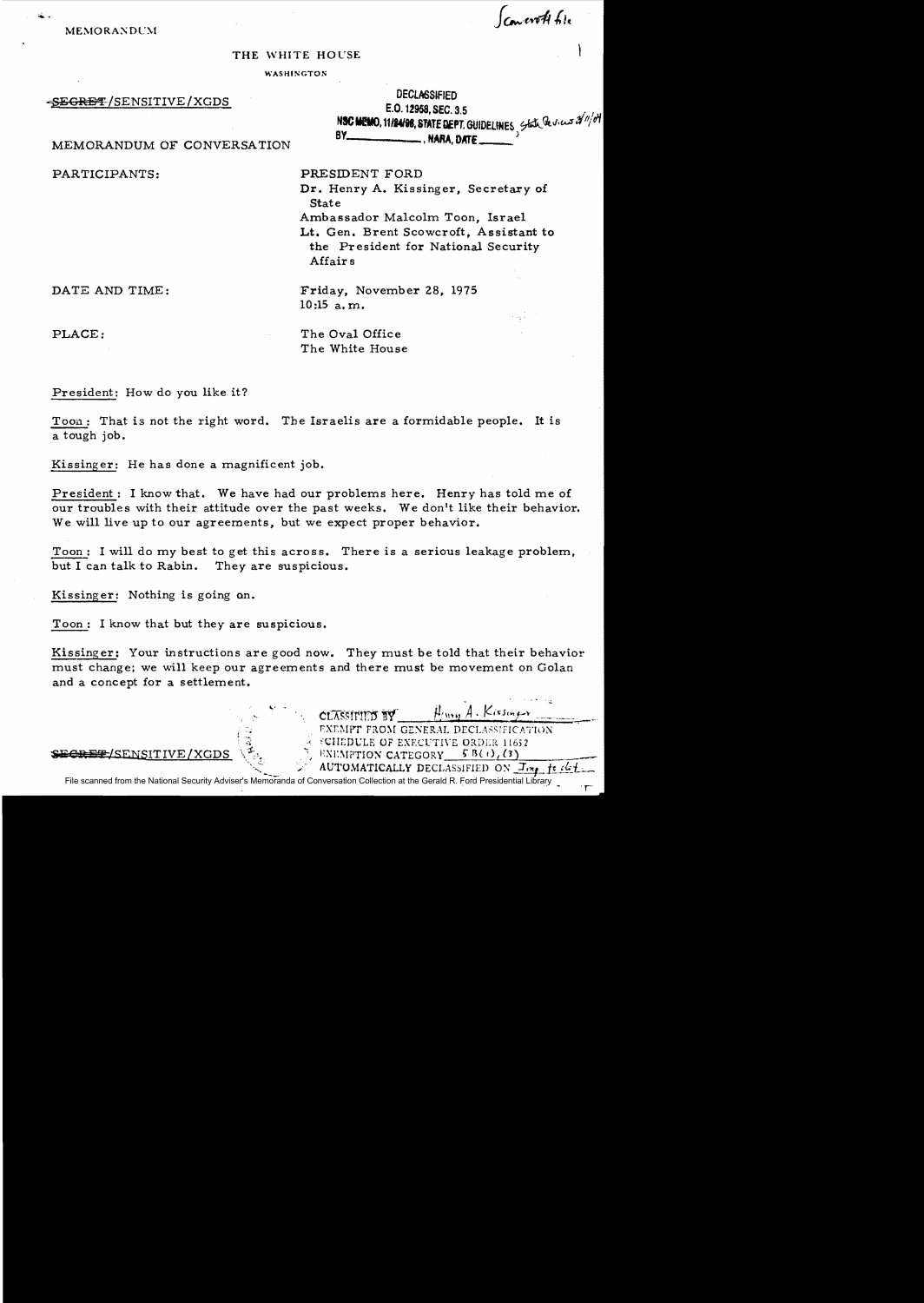## rSFCR®"I'1SENSITIVE/XGDS **-2**

Toon: Their concept is to sit tight. Rabin said he is committed only to "consider" a unilateral movement.

Kissinger: Hell, it was Rabin's idea.

President: Instead of the Israelis thinking they have a problem with the President and the Secretary of State, their problem is what might happen to our request to the Hill. We lived up to our commitment--we sent the whole package up there.

Kissinger: They bitched that the Housing Guarantee was in the \$2.3 billion.

President: That takes the credit away from the U.S. I reluctantly approved that. We will fight for the \$2.3 billion but there are mumblings on the Hill

Scowcroft: OMB recommended only \$400 million in military aid next year.

Kissinger: That is based on their assessment of the real need.

President: The request is hanging in there not because of the Jewish community, but because I am saying it is in the national interest.

I also insist that Egypt's program is of equal need. They can't propose cutting Egypt and keeping Israel at full level.

Toon: I'll do my best, Mr. President.



SEGRET/SENSITIVE / XGDS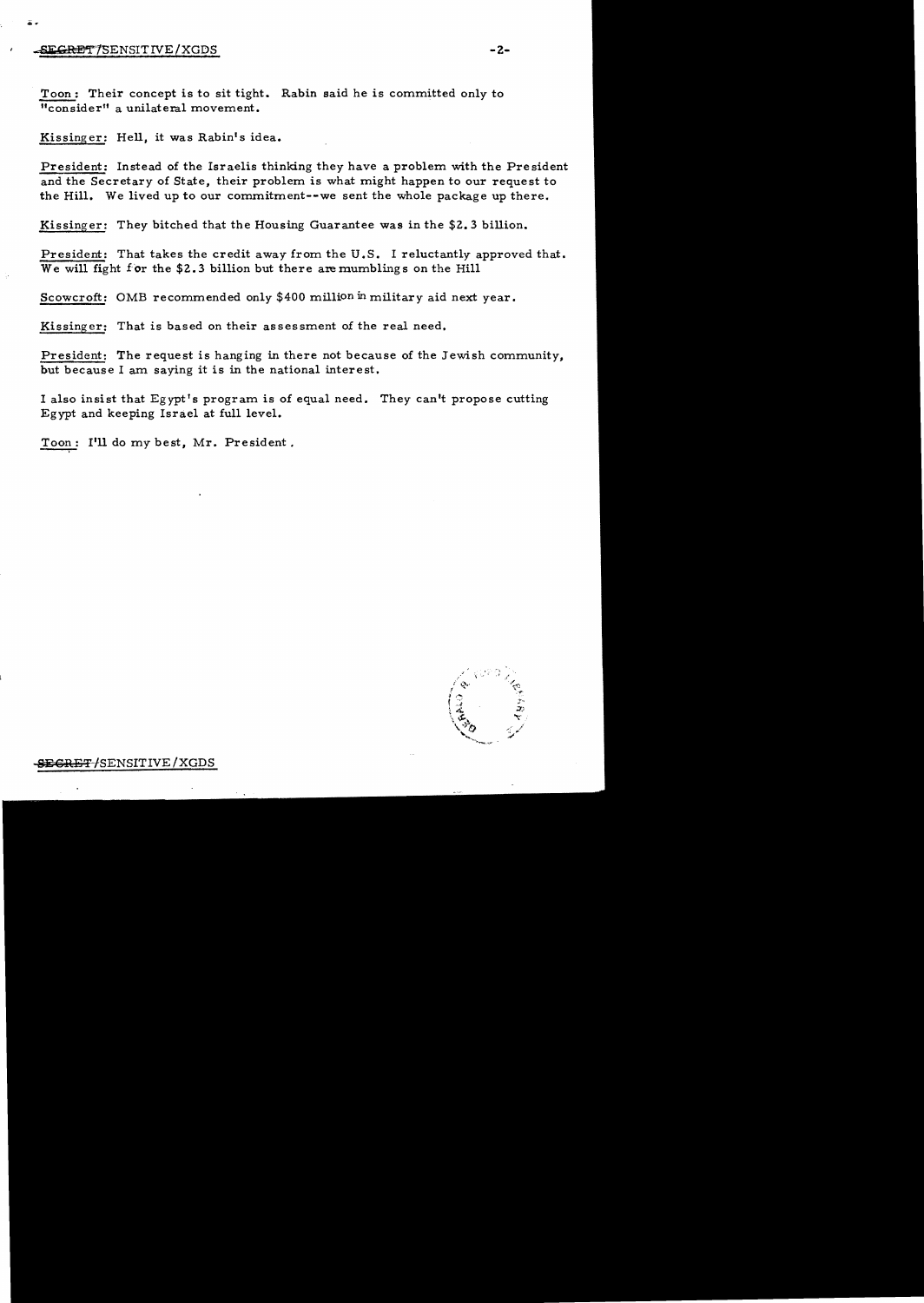$1/K/Tan \t\t 1$  $28$  Uner  $25$  $1015$  and PHono le ~ the AT. I J hat is not the night word. The I am a Promodulite paper. It is a Tryp poter I He me doie - mag. por. hastold me of one tombers w/ their articles oner Egot wisher We don't tike got this whomin. expect progres behavior. I hound do my hat to get this a cross. There is a serious buthough para but I can take to Butin Thomas signings K Zwilning is going on I show that but they are ungere l'Illen instrutions are just mont Thy must Intitell their behavior must change; we with hay an agreement + there must be monument on Grant concept for settlement The Their concept is to set trap at. Raling dand be constructed and to "consider" undatted monient. K Hill, it was Rabinis illea. P Instead of the I thinking they have por w/c/x Sec State, their provisionalent in just happenent am uport à c full- We livet up X amentant-au sent contable pachage my those R Ting butched that the Human Kurante umonne e 2.3

**DECLASSIFIED** E.O. 12958, SEC. 3.5<br>NSC MEMO, 11/24/08, STATE DEPT. GUIDELINES State hvien 3/11/04<br>BY MAN MARA. DATE  $\frac{1}{2}$ /4/04